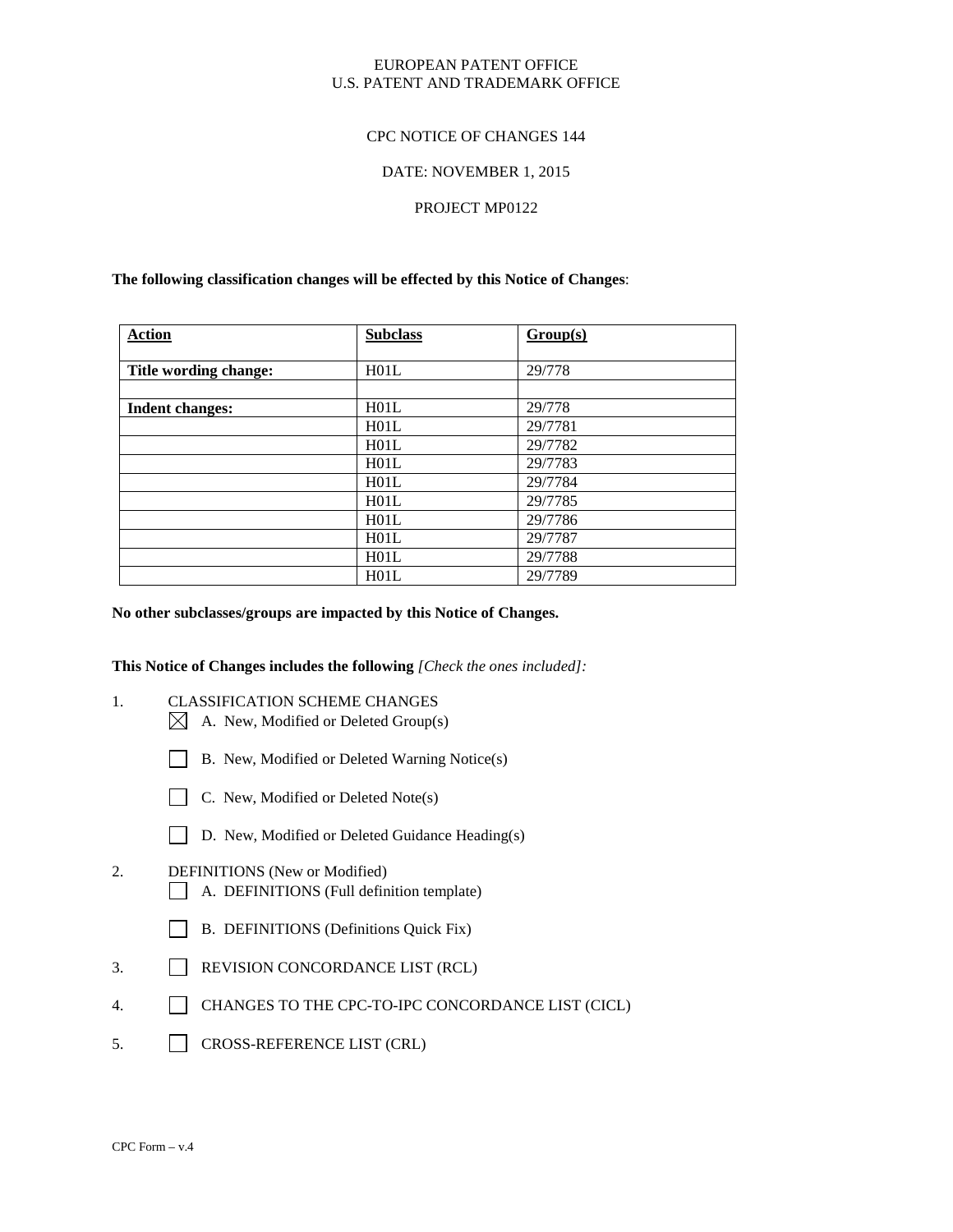## CPC NOTICE OF CHANGES 144

# DATE: NOVEMBER 1, 2015

## PROJECT MP0122

# 1. CLASSIFICATION SCHEME CHANGES

# A. New, Modified or Deleted Group(s)

# **SUBCLASS H01L – SEMICONDUCTOR DEVICES; ELECTRIC SOLID STATE DEVICES NOT OTHERWISE PROVIDED FOR**

| Type*        | <b>Symbol</b> | <b>Indent Level</b>   | <b>Title</b>                                    | Transferred to <sup>#</sup> |
|--------------|---------------|-----------------------|-------------------------------------------------|-----------------------------|
|              |               | <b>Number of dots</b> | (new or modified)                               |                             |
|              |               | (e.g. 0, 1, 2)        | "CPC only" text should normally be              |                             |
|              |               |                       | enclosed in {curly brackets}**                  |                             |
| $\mathbf{U}$ | H01L29/775    | 5                     | with one dimensional charge carrier gas         |                             |
|              |               |                       | channel, e.g. quantum wire FET                  |                             |
| $\mathbf{M}$ | H01L29/778    | 5                     | with two-dimensional charge carrier gas         |                             |
|              |               |                       | channel, e.g. HEMT{; with two-dimensional       |                             |
|              |               |                       | charge-carrier layer formed at a                |                             |
|              |               |                       | heterojunction interface (H01L29/803 takes      |                             |
|              |               |                       | precedence) }                                   |                             |
| $\mathbf{M}$ | H01L29/7781   | 6                     | {with inverted single heterostructure, i.e.     |                             |
|              |               |                       | with active layer formed on top of wide         |                             |
|              |               |                       | bandgap layer, e.g. IHEMT}                      |                             |
| M            | H01L29/7782   | 6                     | {with confinement of carriers by at least two   |                             |
|              |               |                       | heterojunctions, e.g. DHHEMT, quantum           |                             |
|              |               |                       | well HEMT, DHMODFET}                            |                             |
| $\mathbf{M}$ | H01L29/7783   | $\overline{7}$        | {using III-V semiconductor material}            |                             |
| $\mathbf{M}$ | H01L29/7784   | 8                     | { with delta or planar doped donor layer        |                             |
|              |               |                       | (H01L29/7785 takes precedence)}                 |                             |
| $\mathbf{M}$ | H01L29/7785   | 8                     | {with more than one donor layer}                |                             |
| $\mathbf{M}$ | H01L29/7786   | 6                     | {with direct single heterostructure, i.e. with  |                             |
|              |               |                       | wide bandgap layer formed on top of active      |                             |
|              |               |                       | layer, e.g. direct single heterostructure MIS-  |                             |
|              |               |                       | like HEMT}                                      |                             |
| $\mathbf{M}$ | H01L 29/7787  | 7                     | {with wide bandgap charge-carrier supplying     |                             |
|              |               |                       | layer, e.g. direct single heterostructure       |                             |
|              |               |                       | MODFET}                                         |                             |
| $\mathbf{M}$ | H01L 29/7788  | 6                     | {Vertical transistors}                          |                             |
|              |               |                       | {the two-dimensional charge carrier gas         |                             |
| ${\bf M}$    | H01L 29/7789  | 6                     | being at least partially not parallel to a main |                             |
|              |               |                       | surface of the semiconductor body}              |                             |
|              |               |                       |                                                 |                             |

\*N = new entries where reclassification into entries is involved; C = entries with modified file scope where reclassification of documents from the entries is involved;  $Q =$  new entries which are firstly populated with documents via administrative transfers from deleted (D) entries. Afterwards, the transferred documents into the  $\hat{Q}$  entry will either stay or be moved to more appropriate entries, as determined by intellectual reclassification; E= existing entries with enlarged file scope, which receive documents from C or D entries, e.g. when a limiting reference is removed from the entry title;  $M =$  entries with no change to the file scope (no reclassification);  $\overline{D}$  = deleted entries; F = frozen entries will be deleted once reclassification of documents from the entries is completed;  $U =$  entries that are unchanged.